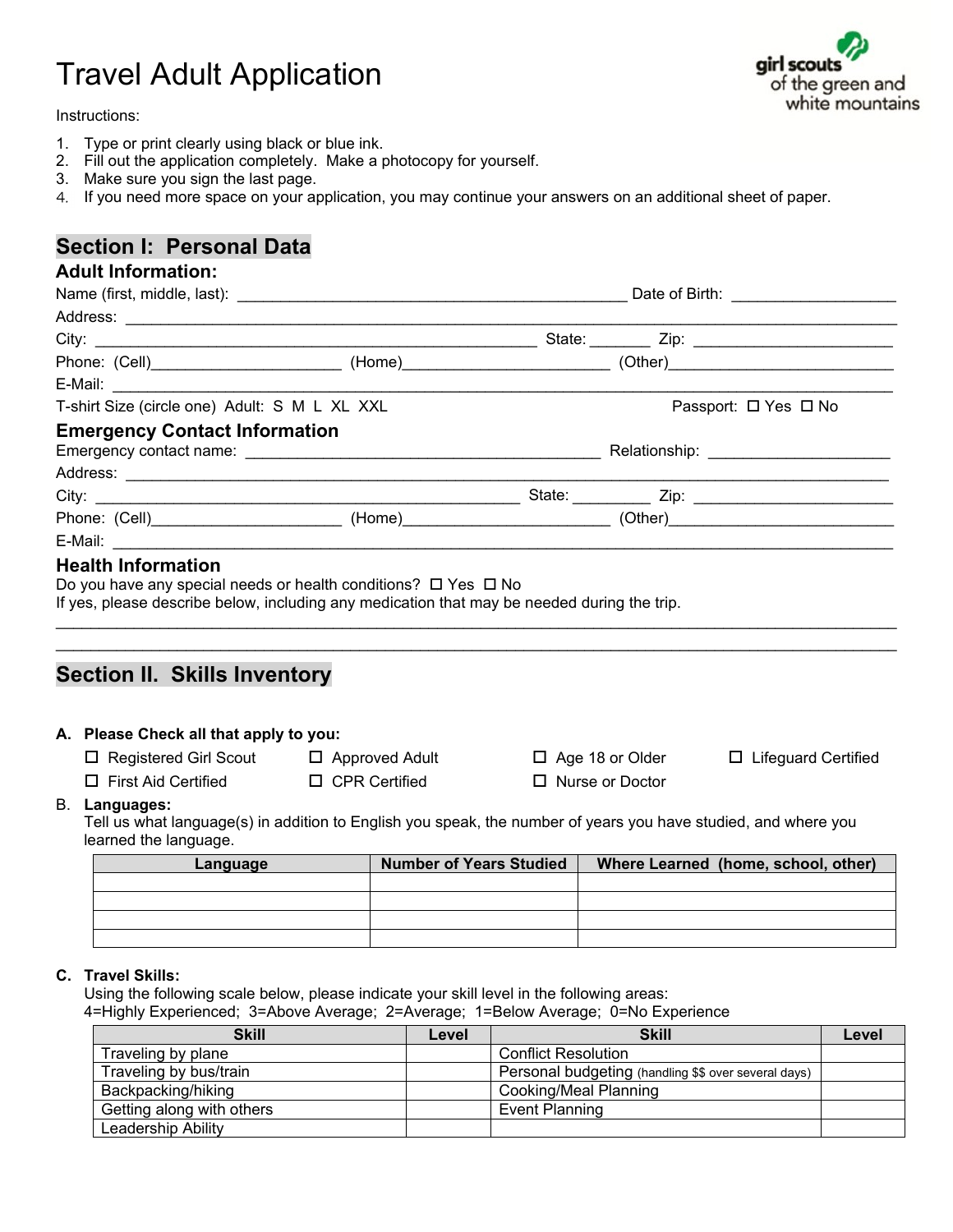#### **D. Responsibility and Experience:**

Have you led a trip or had significant responsibility for a group of teenagers during a trip?  $\Box$  Yes  $\Box$  No If you answered yes, please fill in the chart:

| <b>Purpose of Trip</b>                     | Length | Where and how did you travel? |
|--------------------------------------------|--------|-------------------------------|
| <b>Example: Church Youth Group Mission</b> | 5 davs | Costa Rica, plane & bus       |
|                                            |        |                               |
|                                            |        |                               |
|                                            |        |                               |

### **Section III: Short Answer**

- 1. Briefly describe your participation in Girl Scouting (as a girl, adult, leader, service unit, events…).
- 2. Briefly describe your experiences with people from different social, racial, cultural, religious, and economic backgrounds. What did you learn and or gain from these experiences?
- 3. Briefly describe any experience you have dealing with emergency situations. What was your role? How did you handle the situation?
- 4. Briefly describe your experience working, planning, living, traveling, etc., with teenage girls (other than your own daughter.) Include experiences with non-Girl Scout groups

### **Section IV: Essay**

Please describe why you want to volunteer for this Travel program position and why you should be chosen to participate. Please be specific about what knowledge and skills you would bring and what you would like to bring home to share with other Girl Scout girls and adults.

### **Section V: Verification, References and Permission**

#### **A. Verification:**

- 1. Name of Trip: \_\_\_\_\_\_\_\_\_\_\_\_\_\_\_\_\_\_\_\_\_\_\_\_\_\_\_\_\_\_\_\_\_\_\_\_\_\_\_\_\_\_\_\_\_\_\_\_\_\_\_\_\_\_\_\_\_\_\_\_\_\_\_\_\_\_\_\_\_\_\_\_\_\_\_\_\_\_
- 2. Departure Date: \_\_\_\_\_\_\_\_\_\_\_\_\_\_\_\_\_\_\_\_\_\_\_\_\_\_\_\_\_\_\_\_\_\_\_\_\_\_ Cost: \_\_\_\_\_\_\_\_\_\_\_\_\_\_\_\_\_\_\_\_\_\_\_\_\_\_\_\_\_\_\_\_

#### **B. References:**

Please note that references cannot be relatives. References must be mailed or emailed directly to the Girl Scout office by the individuals completing the reference for you. I have asked the following individuals to provide references:

- 3. Name of Reference: \_\_\_\_\_\_\_\_\_\_\_\_\_\_\_\_\_\_\_\_\_\_\_\_\_\_\_\_\_\_\_\_\_\_\_\_\_\_\_\_\_\_\_\_\_\_\_\_\_\_\_\_\_\_\_\_\_\_\_\_\_\_\_\_\_\_\_\_\_\_\_\_\_
- Email: \_\_\_\_\_\_\_\_\_\_\_\_\_\_\_\_\_\_\_\_\_\_\_\_\_\_\_\_\_\_\_\_\_\_\_\_\_\_\_\_\_\_\_\_\_\_\_\_\_\_\_\_\_\_ Phone: \_\_\_\_\_\_\_\_\_\_\_\_\_\_\_\_\_\_\_\_\_\_ 4. Name of Reference: \_\_\_\_\_\_\_\_\_\_\_\_\_\_\_\_\_\_\_\_\_\_\_\_\_\_\_\_\_\_\_\_\_\_\_\_\_\_\_\_\_\_\_\_\_\_\_\_\_\_\_\_\_\_\_\_\_\_\_\_\_\_\_\_\_\_\_\_\_\_\_\_\_ Email: \_\_\_\_\_\_\_\_\_\_\_\_\_\_\_\_\_\_\_\_\_\_\_\_\_\_\_\_\_\_\_\_\_\_\_\_\_\_\_\_\_\_\_\_\_\_\_\_\_\_\_\_\_\_ Phone: \_\_\_\_\_\_\_\_\_\_\_\_\_\_\_\_\_\_\_\_\_\_

#### **C. Responsibility:**

I understand that once selected:

I will be responsible for a group of 6-10 girls for the period of the Travel program.  $\Box$  Yes  $\Box$  No

I will be responsible for helping coordinate money earning opportunities for girls selected to attend.  $\Box$  Yes  $\Box$  No **D. Applicant:**

|                                                      | [insert your name], have read the event description and Travel                                                                                                                                                                        |
|------------------------------------------------------|---------------------------------------------------------------------------------------------------------------------------------------------------------------------------------------------------------------------------------------|
| position descriptions. I would like to volunteer for | <b>Tinsert</b>                                                                                                                                                                                                                        |
|                                                      | Travel program name]. If I am selected, I can commit to attending and actively participating in meetings before and<br>after the trip, respond in a timely manner to emails, and complete all necessary paperwork in a timely manner. |
| Applicant's Signature:                               | Date:                                                                                                                                                                                                                                 |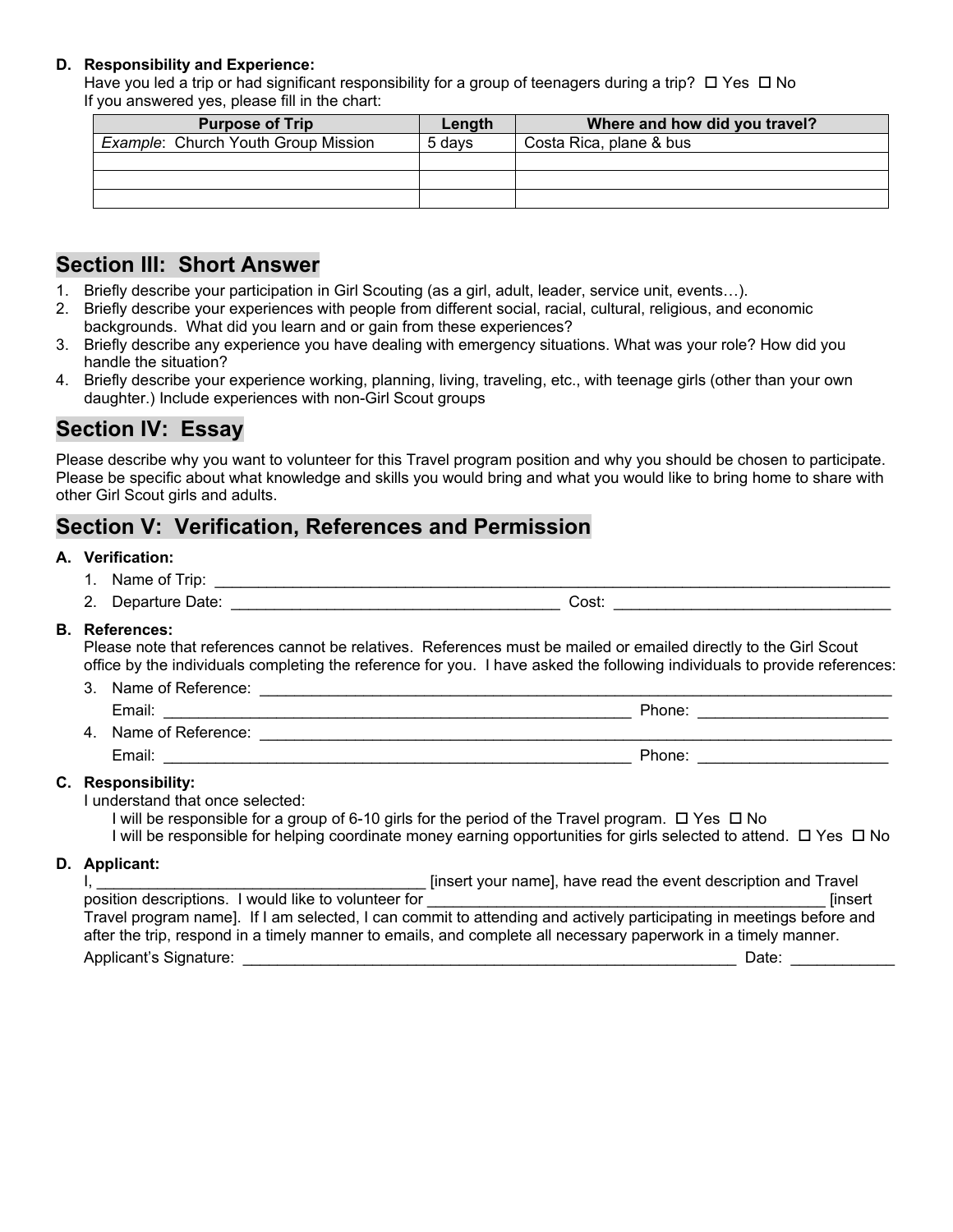

**Please Return To:** 

### GSGWM, 1 Commerce Drive, Bedford, NH 03110-6835

Date \_\_\_\_\_\_\_\_\_\_\_\_

\_\_\_\_\_\_\_\_\_\_\_\_\_\_\_\_\_\_\_\_\_\_ has expressed an interest in a volunteer position of Travel Chaperone in Girl Scouting and has given your name as a reference. Your response to the questions and statements below would be appreciated as the applicant may not be placed in a position until references have been received. Please return this referral as soon as possible. We ask for your thoughtful and honest opinion as it is the mission of Girl Scouts of the Green and White Mountains to appoint volunteers who will be positive role models for our girl and adult members. Be assured that any information you provide will be held in confidence.

We appreciate and thank you for your prompt response.

The applicant will be volunteering for a trip to \_\_\_\_\_\_\_\_\_\_\_\_\_\_\_\_\_\_\_\_\_\_\_\_\_\_\_\_\_\_\_\_

The applicant will be working with girls. She/he will be responsible for girls' safety, supervision, ensuring all girls are included and have a positive trip experience.

The applicant will also be working with other adult chaperones as a team, take on group leadership responsibilities, and ensure that all adults are supporting the girls to have a positive trip experience.

1. How long have you known the applicant?

2. What is your relationship to the applicant (work, social, etc.)?

\_\_\_\_\_\_\_\_\_\_\_\_\_\_\_\_\_\_\_\_\_\_\_\_\_\_\_\_\_\_\_\_\_\_\_\_\_\_\_\_\_\_\_\_\_\_\_\_\_\_\_\_\_\_\_\_\_\_\_\_\_\_\_\_\_\_\_\_\_\_\_\_\_\_\_\_\_\_\_\_\_\_

\_\_\_\_\_\_\_\_\_\_\_\_\_\_\_\_\_\_\_\_\_\_\_\_\_\_\_\_\_\_\_\_\_\_\_\_\_\_\_\_\_\_\_\_\_\_\_\_\_\_\_\_\_\_\_\_\_\_\_\_\_\_\_\_\_\_\_\_\_\_\_\_\_\_\_\_\_\_\_\_\_\_

3. Please comment regarding the applicant's skills and attitudes toward children.

And toward adults.

4. Please comment on the applicant's ability to follow through on assignments.

5. Please comment on her/his ability to handle finances. <u>\_\_\_\_\_\_\_\_\_\_\_\_\_\_\_\_\_\_\_\_\_</u>\_\_\_\_\_\_\_

\_\_\_\_\_\_\_\_\_\_\_\_\_\_\_\_\_\_\_\_\_\_\_\_\_\_\_\_\_\_\_\_\_\_\_\_\_\_\_\_\_\_\_\_\_\_\_\_\_\_\_\_\_\_\_\_\_\_\_\_\_\_\_\_\_\_\_\_\_\_\_\_\_\_\_\_\_\_\_\_\_\_

\_\_\_\_\_\_\_\_\_\_\_\_\_\_\_\_\_\_\_\_\_\_\_\_\_\_\_\_\_\_\_\_\_\_\_\_\_\_\_\_\_\_\_\_\_\_\_\_\_\_\_\_\_\_\_\_\_\_\_\_\_\_\_\_\_\_\_\_\_\_\_\_\_\_\_\_\_\_\_\_\_\_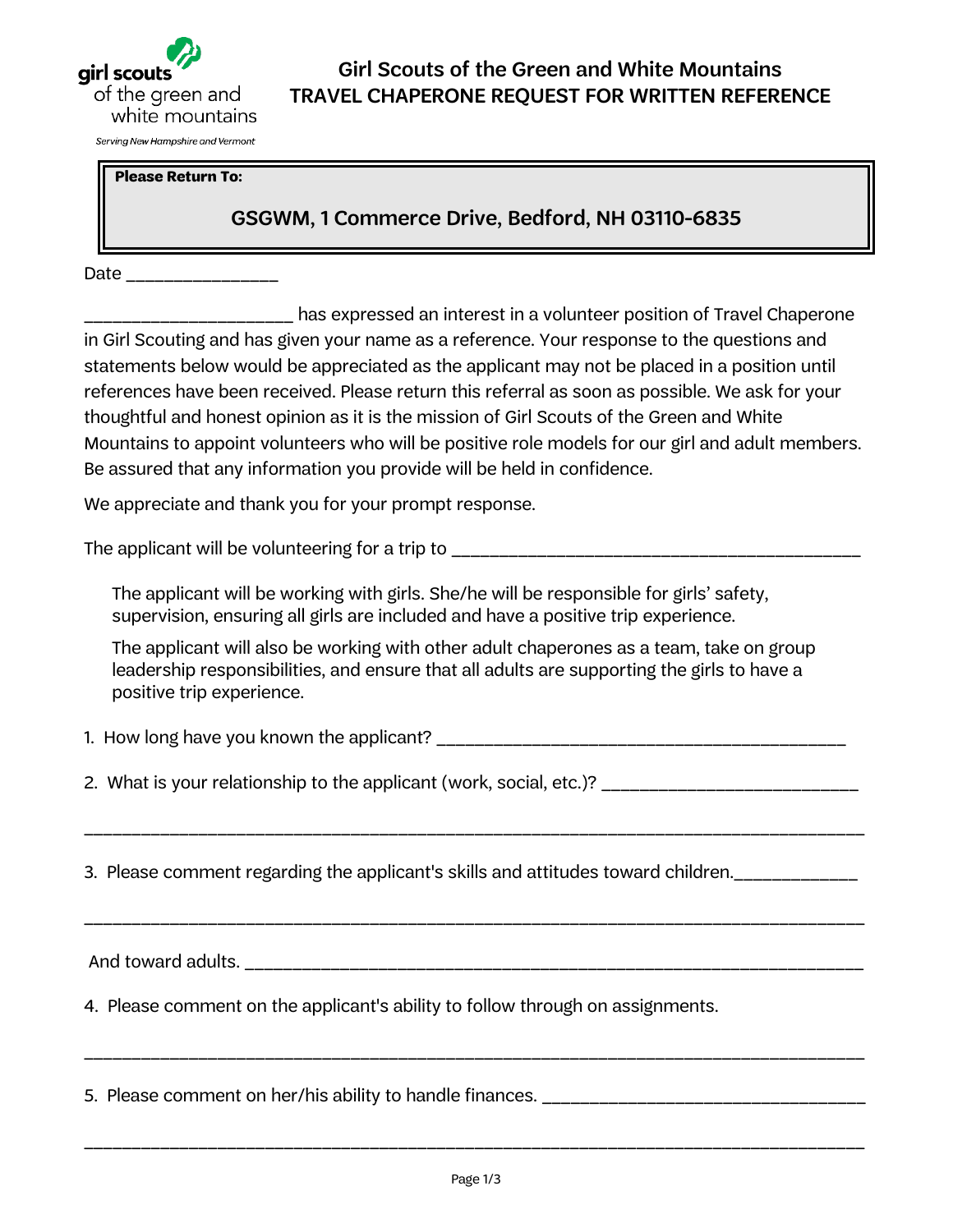

## Girl Scouts of the Green and White Mountains TRAVEL CHAPERONE REQUEST FOR WRITTEN REFERENCE

6. What words would you use to best describe your knowledge of the applicant? Please circle:

| Positive / Negative                                                                                                                                                                    | Tolerant / Intolerant  | Outgoing / Shy   |  |
|----------------------------------------------------------------------------------------------------------------------------------------------------------------------------------------|------------------------|------------------|--|
| Organized / Disorganized                                                                                                                                                               | Flexible / Controlling | Punctual / Tardy |  |
| Reliable / Unreliable                                                                                                                                                                  | Patient / Impatient    |                  |  |
| 7. What would you say are her/his greatest strengths? __________________________________                                                                                               |                        |                  |  |
|                                                                                                                                                                                        |                        |                  |  |
| 8. Do you feel this applicant is able to adjust to different cultural situations?                                                                                                      |                        |                  |  |
| 9. To your knowledge, is there anything in the applicant's background that would lead you to NOT<br>recommend that we place her/him in this volunteer position? If so, please explain. |                        |                  |  |
|                                                                                                                                                                                        |                        |                  |  |
|                                                                                                                                                                                        |                        |                  |  |
|                                                                                                                                                                                        |                        |                  |  |
|                                                                                                                                                                                        |                        |                  |  |
| *Will be used only if additional information is needed                                                                                                                                 |                        |                  |  |
|                                                                                                                                                                                        |                        |                  |  |
|                                                                                                                                                                                        |                        |                  |  |